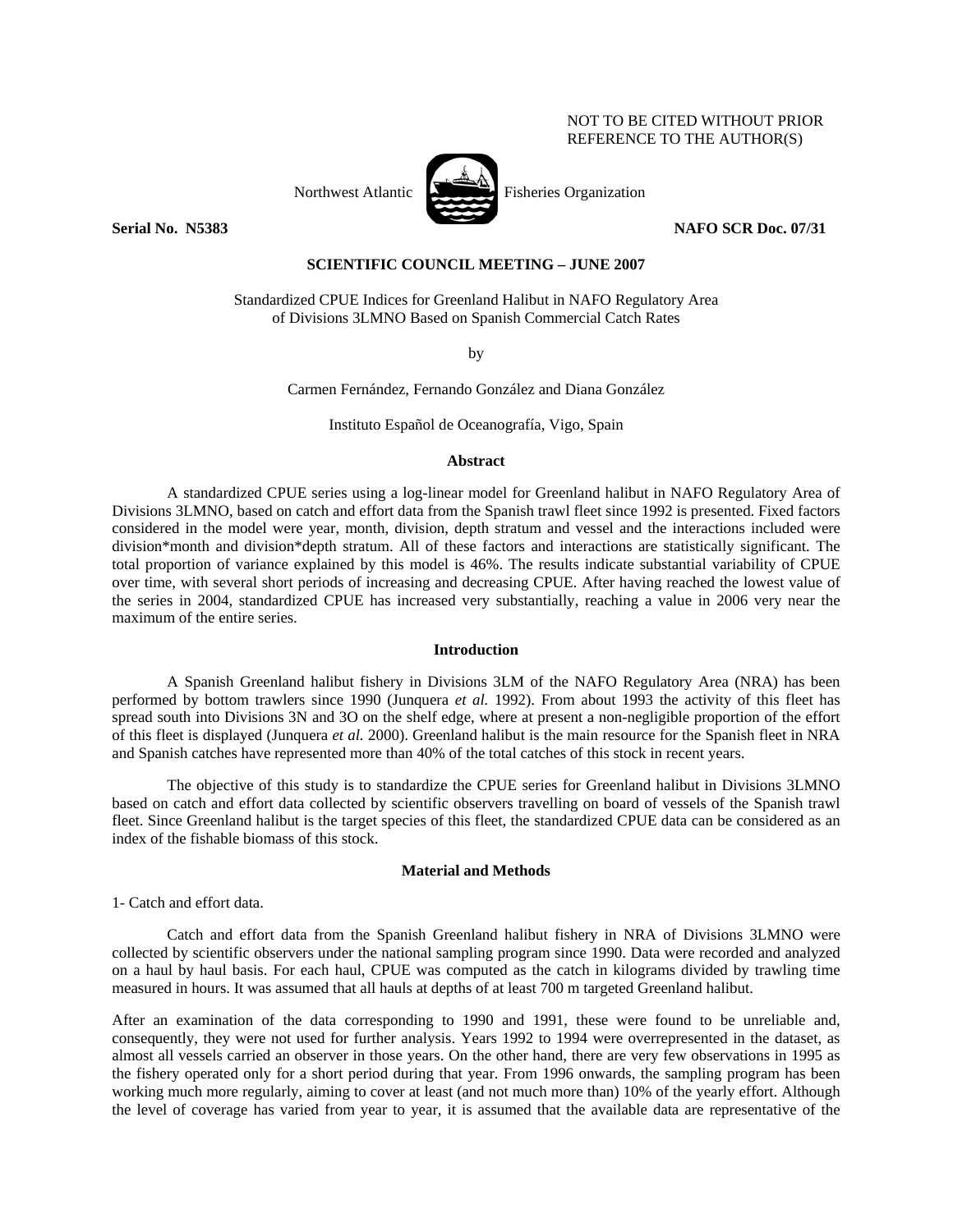fishery. Eight hundred records were selected at random for each of the years 1992 to 1994, in order to make them more comparable with the years 1996 onwards. The total number of records used in the final analysis is 11307.

A histogram of nominal CPUE values is displayed on the left panel of Figure 1. It is clear that the distribution is highly skewed and a logarithmic transformation seems natural. The amount of zero CPUE values in the dataset is very small (less than 0.2%), so the results obtained from the analysis should be rather insensitive to the way these are handled. We opted for adding the value 27 to all the observations, which corresponds to one tenth of the observed mean CPUE. A histogram of the resulting values, transformed to logarithmic scale, is presented on the right panel of Figure 1. Now the distribution is much more symmetric.

## 2- Method for standardization of CPUE

 A linear regression model was applied taking log(27+CPUE) as the response variable. The potential explanatory variables available were year, month, division, depth and vessel and were all treated as factors. We considered 9 depth strata, starting at 700 m. The first 8 strata have a range of 100 m each, and there is a final stratum covering all depths of more than 1500 m.

 Figure 2 displays for each of the four divisions, the number of observations available by month (left panel) and by depth stratum (right panel). This indicates that effort concentrates mostly in Division 3L, 3M (in first half of year) and 3N (in second half of year). Effort is very low in Division 3O and there are only 69 observations in this division. All depth strata appear to be similarly covered.

 Figure 3 displays the median value of CPUE with respect to the interactions division\*month (left panel) and division\*depth stratum (right panel). The somewhat strange shape obtained in the right panel for Division 3O should not be emphasized, given the small number of observations in this division.

 All two way interactions between factors other than year were considered originally in a big complex model and, due to the very large number of observations (over 11000), all were found to be statistically significant (when tested via F-tests). However, it was also clear that excluding many such interactions from the model did not reduce the quality of the original fit by much and did not alter the results obtained for standardized CPUEs in a significant way. Hence, after much exploring with regards to inclusion and removal of different interactions, we settled on just two interactions: division\*month and division\*depth stratum.

 To summarise the previous discussion, the model used for the final results presented here contains the fixed factors year, month, division, depth stratum and vessel, as well as the interactions division\*month and division\*depth stratum.

### **Results**

For the model chosen, an analysis of variance is presented in Table 1 and the estimates obtained are in Table 2. It is clear that all variables included in the model are highly significant. The percentage of the variance explained by the model is 46%, which we consider reasonable.

 When interpreting the parameter estimates it should be kept in mind that all variables have been treated as factors. Hence, the estimated parameter values refer to the expected difference in the response, log(27+CPUE), under that level of the factor with respect to what would be obtained under the reference level of that same factor (reference levels are year 1992, month January, division 3L, depth stratum of 700 m and a certain vessel).

 Due to the interactions present in the model, division\*month and division\*depth stratum, the results for these variables must be interpreted carefully. As an example, in order to compare Division 3M with Division 3L (which is the reference level), one can not just look at the estimate corresponding to Division 3M (-0.43), as this corresponds just to January and depth stratum of 700 m. If the interest was in comparing Division 3M with 3L in, say, September and depth stratum from 1000 to 1100 m, it would be necessary to add the estimated values of "Division 3M"+"Division 3M\*September"+"Division 3M\*Depth Stratum  $4" = -0.43 + 0.21 + 0.17 = -0.05$ .

 As the variable year has not been allowed to interact with any other in the model, the corresponding estimates in Table 2 can be interpreted directly and apply to any division, month, depth stratum or vessel. Hence, the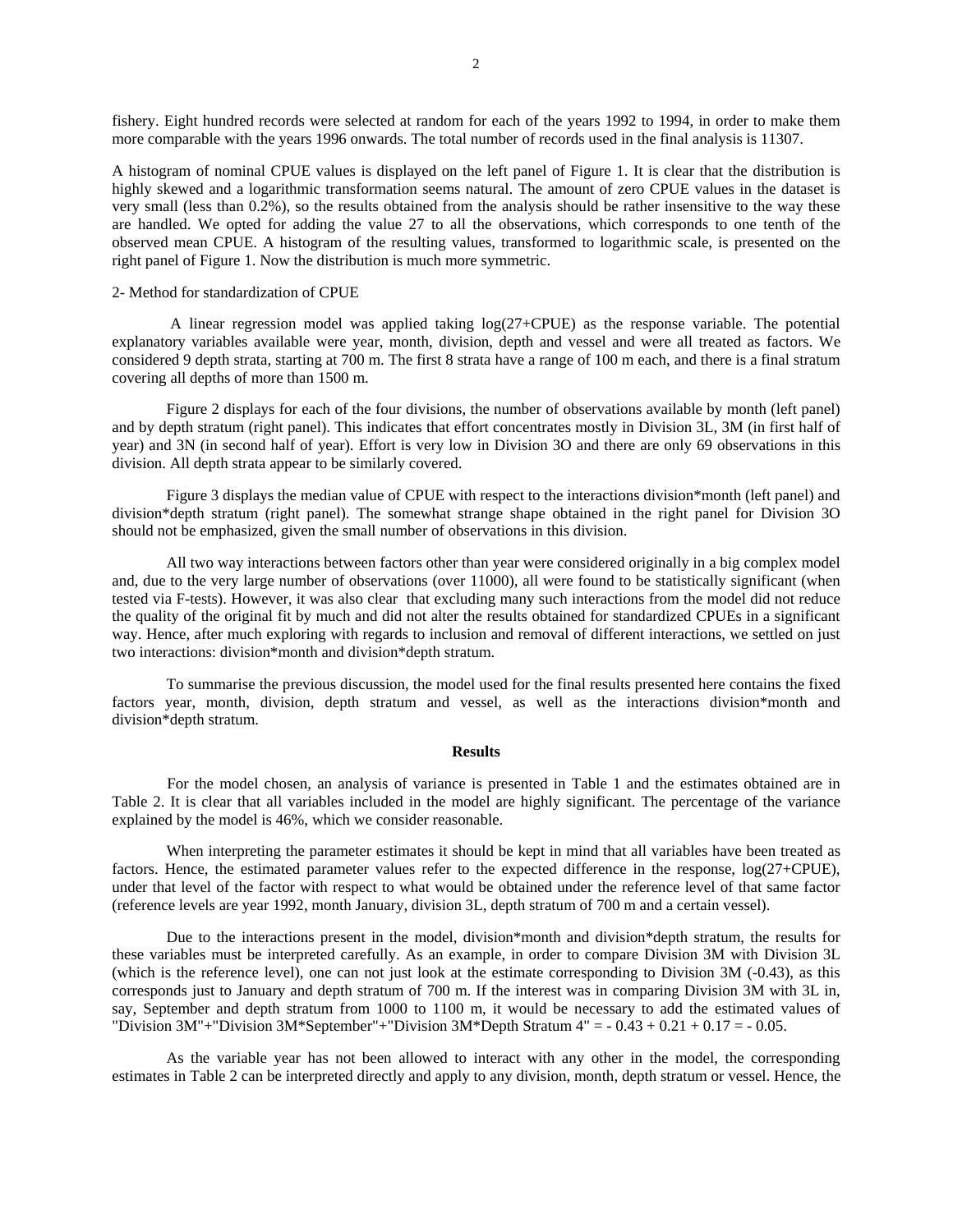results indicate that all years are significantly worse (when testing at the usual 5% level) than 1992, with the exception of 1996, 2000, 2002 and 2006.

The left panel of Figure 4 displays the residuals plotted *versus* the fitted values, with no clear pattern of residuals. The right panel of the same figure is a Normal QQ plot of the residuals. The QQ plot indicates that the residuals are more dispersed (have wider tails) than would correspond to a Normal distribution, with this effect being a bit more pronounced on the left tail. In other words, the explanatory variables used are not able to capture fully the variability present in the CPUE observed values. Potential ways to improve the model fit in the tails (not pursued here) could be to consider a Student-t instead of a Normal distribution for the error in the log-linear model or to fit a log-linear mixed model (for example, with a separate random effect for each year).

 Figure 5 presents the standardized CPUE (transformed back to the original, non-logged scaled), scaled to CPUE in 1992. The graph shows point estimates and 95% confidence limits. According to these results, CPUE has fluctuated through time, with no clear increasing or decreasing trends. Standardized CPUE was particularly low in 2004, but appears to have recovered in the last 2 years, reaching in 2006 a very similar level to that of 1992.

 The results obtained here are very similar to those in González *et al.* (2004), which presented a CPUE standardization for the years 1991 to 2003. The very minor differences found must arise from the different range of years considered (here we have analyzed 1992 to 2006) and from the fact that we have now sampled 800 records for each of the years 1992, 1993 and 1994.

#### **References**

GONZALEZ, F.; D. GARCIA and H. MURUA (2004).- Standardized CPUE indices for Greenland Halibut in NAFO Divisions 3LMNO based on Spanish commercial catch rates. *NAFO SCR Doc.* 04/**16***.* 

JUNQUERA, S.; S. IGLESIAS and E. DE CARDENAS (1992).- Spanish fishery of Greenland halibut (*Reinhardtius hippoglossoides*) in 1990- 1991. *NAFO SCR Doc.* 92/**28***.* 

JUNQUERA, S.; A. VÁZQUEZ and E. DE CÁRDENAS (2000).- Greenland halibut depth variations in catch per unit effort, length composition, mature proportions and associated by-catches in Divisions 3LMNO. *NAFO SCR Doc.* 00/**67**.

| Response: lcpueplus27 |          |               |      |                                             |  |
|-----------------------|----------|---------------|------|---------------------------------------------|--|
|                       | Df       |               |      | Sum Sq Mean Sq F value $Pr(>F)$             |  |
| year                  | 14       | 455.48        |      | $32.53$ 183.571 < 2.2e-16 ***               |  |
| division              | 3        | 76.90         |      | $25.63$ 144.636 < 2.2e-16 ***               |  |
| month                 | 11       | 286.09        |      | $26.01$ 146.750 < 2.2e-16 ***               |  |
| depth                 | 8        | 82.38         |      | $10.30$ 58.100 < 2.2e-16 ***                |  |
| vessel                | 56       | 741.42        |      | $13.24$ 74.704 < 2.2e-16 ***                |  |
| division:month        | 33       | 65.89         |      | $2.00$ 11.266 < 2.2e-16 ***                 |  |
| division:depth        | 22       | 48.54         |      | $2.21 \quad 12.449 \le 2.2e-16$ ***         |  |
| Residuals             |          | 11159 1977.69 | 0.18 |                                             |  |
|                       |          |               |      |                                             |  |
| Signif. codes:        | $\Omega$ | '***' 0.001   |      | $1***$ 0.01 $1***$ 0.05 $\cdot$ .' 0.1 ' '1 |  |

#### Table 1.- **Analysis of Variance Table**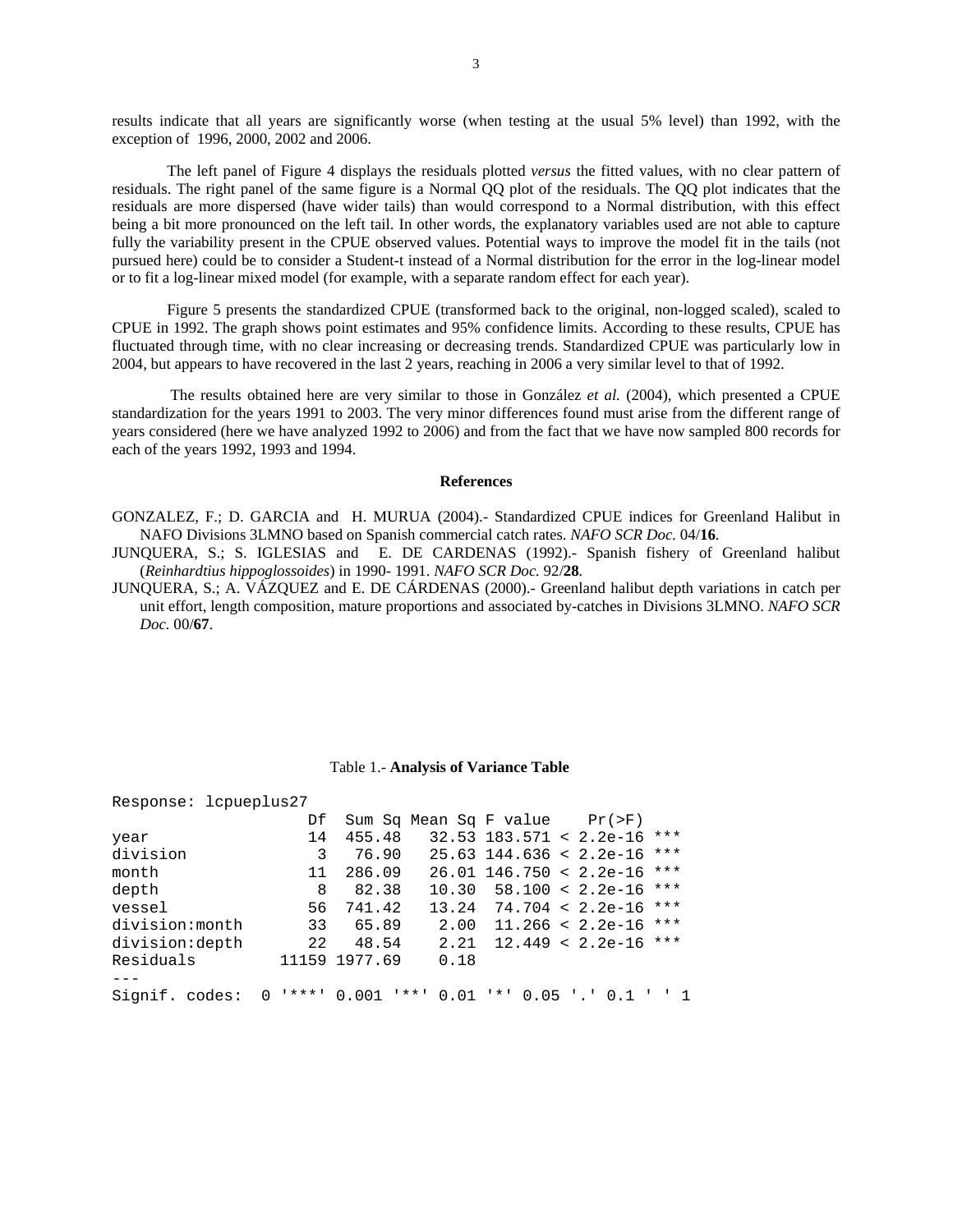Call:  $lm(formula = lcpueplus27 ~\sim~ year ~ +$  division + month + depth + vessel + division:month + division:depth) Residuals: Min 1Q Median 3Q Max -2.79094 -0.25307 0.01136 0.25948 2.24523 Coefficients: (2 not defined because of singularities) Estimate Std. Error t value Pr(>|t|)<br>6.231689 0.062668 99.440 < 2e-16 (Intercept) 6.231689 0.062668 99.440 < 2e-16 \*\*\* year1993 -0.188338 0.025171 -7.482 7.85e-14 \*\*\* year1994 -0.256629 0.025181 -10.191 < 2e-16 \*\*\* year1995 -0.179138 0.054516 -3.286 0.001019 \*\* year1996 0.039941 0.027534 1.451 0.146928 year1997 -0.064262 0.029190 -2.201 0.027721 \* year1998 -0.295572 0.030133 -9.809 < 2e-16 \*\*\*  $year1999$   $-0.385749$   $0.036859$   $-10.465$  < 2e-16 \*\*\* year2000 -0.046098 0.026353 -1.749 0.080268 . year2001 -0.135619 0.028832 -4.704 2.58e-06 \*\*\* year2002 0.023816 0.030876 0.771 0.440520  $year2003$   $-0.297470$   $0.030029$   $-9.906$  < 2e-16 \*\*\* year2004 -0.528084 0.027479 -19.218 < 2e-16 \*\*\* year2005 -0.356906 0.029264 -12.196 < 2e-16 \*\*\* year2006 -0.051988 0.029291 -1.775 0.075946 . division3M -0.427129 0.055319 -7.721 1.25e-14 \*\*\*<br>division3N -0.462469 0.077615 -5.958 2.62e-09 \*\*\* division3N -0.462469 0.077615 -5.958 2.62e-09 \*\*\* division30 -1.594691 0.553837 -2.879 0.003993 \*\* monthFeb -0.084509 0.028247 -2.992 0.002780 \*\* monthMar  $-0.257590$   $0.031812$   $-8.097$   $6.20e-16$  \*\*\* monthApr  $-0.173646$   $0.032241$   $-5.386$   $7.36e-08$  \*\*\* monthMay -0.191881 0.030329 -6.327 2.60e-10 \*\*\* monthJun -0.186623 0.030673 -6.084 1.21e-09 \*\*\* monthJul -0.274854 0.031541 -8.714 < 2e-16 \*\*\* monthAug -0.408099 0.030941 -13.189 < 2e-16 \*\*\* monthSep  $-0.585478$  0.032167 -18.201 < 2e-16 \*\*\* monthOct -0.711203 0.031110 -22.861 < 2e-16 \*\*\* monthNov -0.367788 0.028266 -13.011 < 2e-16 \*\*\* monthDec -0.125381 0.028259 -4.437 9.22e-06 \*\*\* depth2 -0.029155 0.020231 -1.441 0.149583 depth3 -0.056202 0.020723 -2.712 0.006696 \*\* depth4 -0.043204 0.021230 -2.035 0.041871 \* depth5 -0.017747 0.022372 -0.793 0.427648 depth6 0.014219 0.022908 0.621 0.534803 depth7 0.072573 0.034350 2.113 0.034645 \* depth8 0.150921 0.045898 3.288 0.001012 \*\* depth9 0.062571 0.098729 0.634 0.526246 vessel2 -0.069873 0.100437 -0.696 0.486633 vessel3 -0.348421 0.089766 -3.881 0.000104 \*\*\* vessel4 0.381375 0.060020 6.354 2.18e-10 \*\*\* vessel5 -0.420609 0.072873 -5.772 8.05e-09 \*\*\* vessel6 0.254053 0.058312 4.357 1.33e-05 \*\*\* vessel7 -0.400154 0.057708 -6.934 4.32e-12 \*\*\*

#### **Table 2.-** Parameter estimates from final log-linear model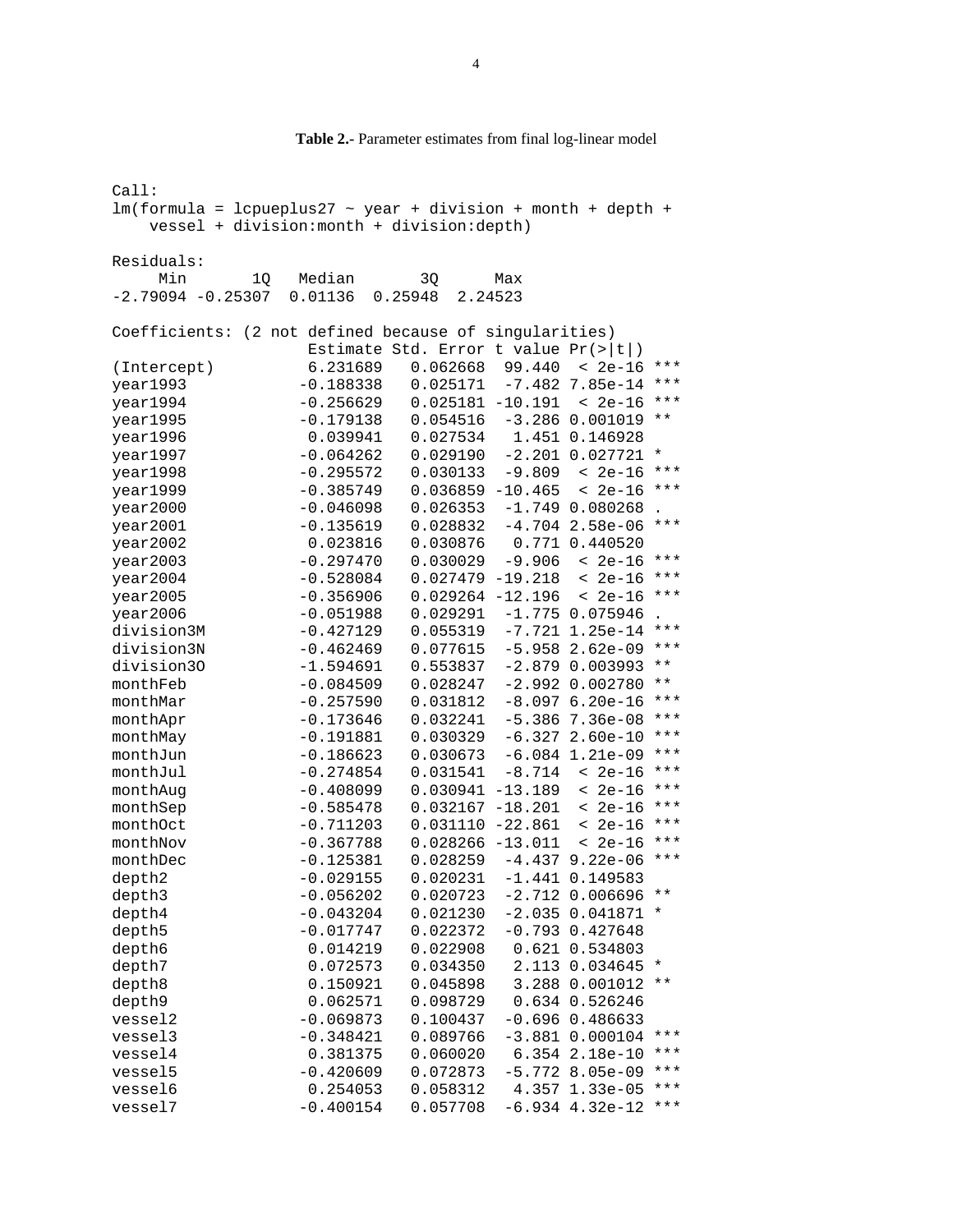| vessel8                                    | $-0.158457$                | 0.094232                    |                      | $-1.682$ 0.092684                      |                |
|--------------------------------------------|----------------------------|-----------------------------|----------------------|----------------------------------------|----------------|
| vessel9                                    | $-0.204076$                | 0.060184                    |                      | $-3.391$ 0.000699                      | $***$          |
| vessel10                                   | $-0.550768$                | $0.077409 - 7.115 1.19e-12$ |                      |                                        | ***            |
| vessel11                                   | 0.088284                   | 0.063053 1.400 0.161490     |                      |                                        |                |
| vessel12                                   | $-0.697825$                | $0.055921 -12.479 < 2e-16$  |                      |                                        | ***            |
| vessel13                                   | $-0.751576$                | 0.058893                    |                      | $-12.762 < 2e-16$                      | ***            |
| vessel14                                   | $-0.805472$                | $0.061499 - 13.097 < 2e-16$ |                      |                                        | $***$          |
| vessel15                                   | 0.245971                   | 0.218273                    |                      | 1.127 0.259811                         |                |
| vessel16                                   | $-0.232816$                | 0.054228                    |                      | $-4.293$ $1.78e-05$                    | $***$          |
| vessel17                                   | $-0.242327$                | 0.056938                    |                      | $-4.256$ 2.10e-05                      | $***$          |
| vessel18                                   | 0.112629                   | 0.071204                    |                      | 1.582 0.113731                         |                |
| vessel19                                   | $-0.125501$                | $0.056379 - 2.226 0.026033$ |                      |                                        | $^\star$       |
| vessel20                                   | $-0.248543$                | 0.071833                    |                      | $-3.460$ 0.000542                      | ***            |
| vessel21                                   | $-0.029890$                | 0.055504                    |                      | $-0.539$ 0.590224                      |                |
| vessel22                                   | $-0.193579$                | $0.112938 - 1.714 0.086550$ |                      |                                        |                |
| vessel23                                   | $-0.157963$                | 0.057115                    |                      | $-2.766$ 0.005689                      | $\star\star$   |
| vessel24                                   | 0.686895                   | 0.068341                    |                      | $10.051 < 2e-16$                       | $***$          |
| vessel25                                   | $-0.261386$                | 0.062796                    |                      | $-4.162$ 3.17e-05                      | $***$          |
| vessel26                                   | $-0.597630$                | $0.054031 -11.061 < 2e-16$  |                      |                                        | $***$          |
| vessel27                                   | 0.081637                   | 0.077273                    |                      | 1.056 0.290777                         |                |
| vessel28                                   | $-0.384359$                | $0.077178 - 4.980 6.45e-07$ |                      |                                        | $***$          |
| vessel29                                   | $-0.239424$                | 0.130153                    |                      | $-1.840$ 0.065859                      |                |
| vessel30                                   | $-0.624947$                | 0.150957                    |                      | $-4.140$ 3.50e-05                      | ***            |
| vessel31                                   | 0.287958                   | 0.141327                    |                      |                                        | $^\star$       |
| vessel32                                   |                            |                             |                      | 2.038 0.041620<br>3.362 0.000775       | $***$          |
|                                            | 0.184139                   | 0.054763                    |                      | $-4.424$ 9.77e-06                      | $***$          |
| vessel33                                   | $-0.279310$                | 0.063132                    |                      |                                        | $***$          |
| vessel34                                   | $-0.324742$                | 0.097997                    |                      | $-3.314$ 0.000923                      |                |
| vessel35                                   | $-0.126418$                | 0.103170                    |                      | $-1.225$ 0.220475<br>$-6.597$ 4.40e-11 | $***$          |
| vessel36                                   | $-0.422829$                | 0.064098                    |                      |                                        | ***            |
| vessel37                                   | $-0.578060$                | 0.061567                    |                      | $-9.389 < 2e-16$                       | ***            |
| vessel38<br>vessel39                       | $-0.428301$<br>$-0.492584$ | 0.074286<br>0.085204        |                      | $-5.766$ 8.35e-09                      | $***$          |
| vessel40                                   | 0.089299                   | 0.059038                    |                      | $-5.781$ 7.61e-09<br>1.513 0.130415    |                |
| vessel41                                   | $-0.347829$                | 0.095840                    |                      | $-3.629$ 0.000285                      | $***$          |
|                                            |                            |                             |                      | 4.203 2.65e-05                         | $***$          |
| vessel42<br>vessel43                       | 0.367013<br>$-0.678798$    | 0.087314<br>0.074985        |                      | $-9.052 < 2e-16$                       | $***$          |
| vessel44                                   |                            |                             |                      | $-6.447$ 1.19e-10                      | $***$          |
| vessel45                                   | $-0.426701$<br>$-0.196222$ | 0.066185<br>0.060627        |                      | $-3.237$ 0.001213                      | $\star\star$   |
| vessel46                                   | $-0.071145$                | 0.057256                    |                      | $-1.243$ 0.214054                      |                |
| vessel47                                   |                            |                             |                      |                                        | ***            |
| vessel48                                   | $-0.360830$<br>$-0.008916$ | 0.090935<br>0.076755        |                      | $-3.968$ 7.29e-05<br>$-0.116$ 0.907524 |                |
| vessel49                                   | $-0.150898$                | 0.057828                    |                      | $-2.60900.009081$                      | $\star\,\star$ |
| vessel50                                   | $-0.135206$                | 0.101820                    |                      | $-1.328$ 0.184240                      |                |
| vessel51                                   | $-0.290462$                | 0.060948                    |                      | $-4.766$ 1.91e-06                      | $***$          |
| vessel52                                   | 0.007208                   | 0.060373                    |                      | 0.119 0.904967                         |                |
| vessel53                                   | 0.075962                   | 0.063099                    |                      | 1.204 0.228676                         |                |
| vessel54                                   | $-0.261708$                | 0.057146                    | $-4.580$             | $4.71e-06$                             | ***            |
| vessel55                                   | 0.181335                   | 0.054707                    |                      | 0.000920                               | ***            |
| vessel56                                   | $-0.329827$                | 0.066717                    | 3.315                | 7.78e-07                               | ***            |
| vessel57                                   | $-0.367028$                | 0.055602                    | $-4.944$<br>$-6.601$ | $4.27e-11$                             | ***            |
| division3M:monthFeb                        | 0.131887                   | 0.046383                    | 2.843                | 0.004471                               | $***$          |
|                                            |                            |                             |                      |                                        | $^\star$       |
| division3N:monthFeb<br>division30:monthFeb | 0.196144<br>0.146629       | 0.084972<br>0.547682        |                      | 2.308 0.020999<br>0.268 0.788915       |                |
| division3M:monthMar                        | 0.206642                   |                             |                      | 4.467 8.00e-06                         | * * *          |
| division3N:monthMar                        |                            | 0.046256                    |                      | 3.388 0.000706                         | ***            |
| division30:monthMar                        | 0.297965                   | 0.087943<br>0.528325        |                      | 1.801 0.071667                         |                |
|                                            | 0.951723                   |                             |                      |                                        | ***            |
| division3M:monthApr                        | 0.259049                   | 0.048900                    |                      | 5.298 1.20e-07                         |                |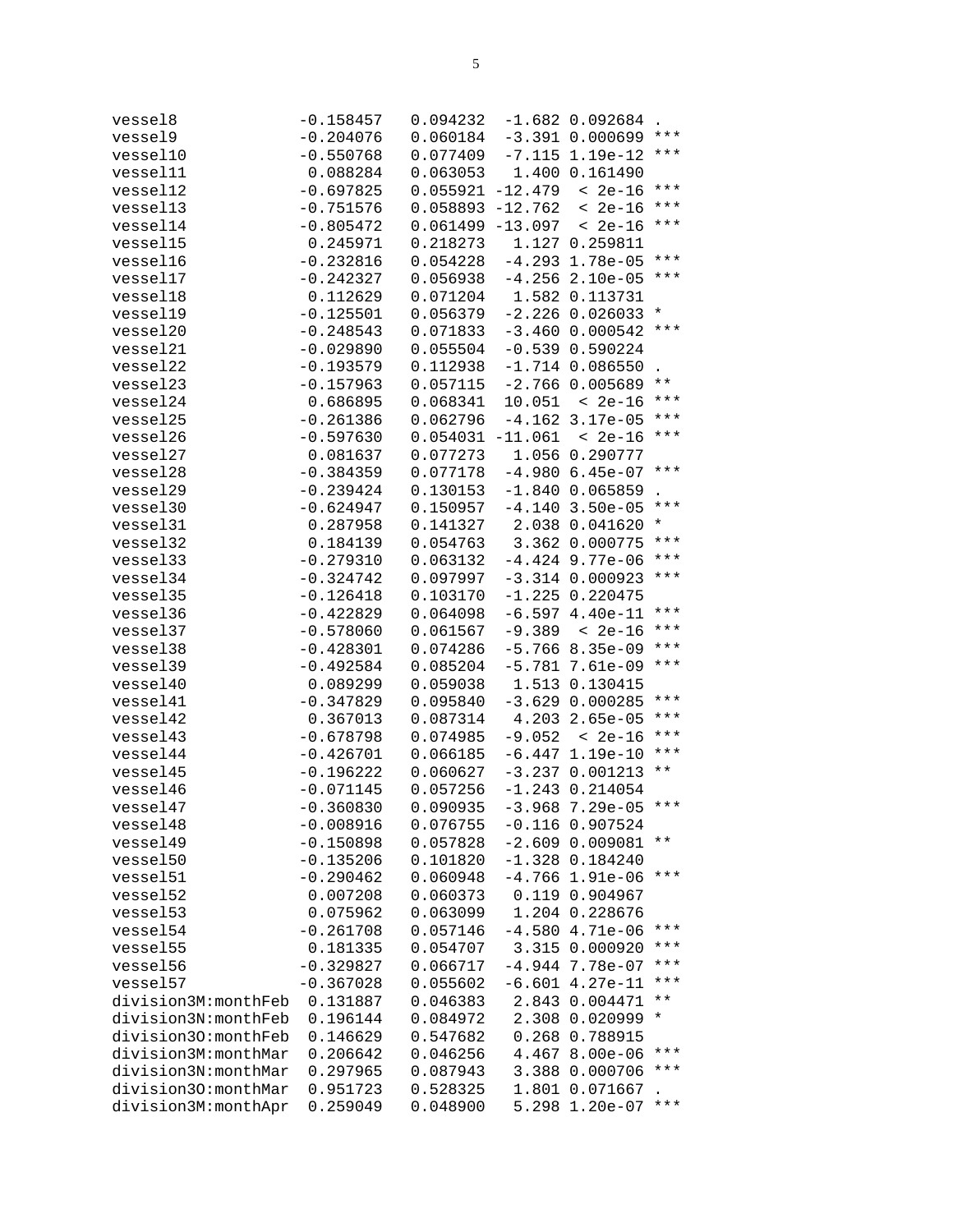| division3N:monthApr<br>division30:monthApr | 0.514539<br>0.878480      | 0.083583<br>0.481630   | 6.156<br>1.824                             | 7.72e-10<br>0.068183 | ***             |
|--------------------------------------------|---------------------------|------------------------|--------------------------------------------|----------------------|-----------------|
| division3M:monthMay                        | 0.138550                  | 0.049673               | 2.789                                      | 0.005293             | $\star\star$    |
| division3N:monthMay                        | 0.495550                  | 0.081927               | 6.049                                      | $1.51e-09$           | ***             |
| division30:monthMay                        | 0.735304                  | 0.466965               | 1.575                                      | 0.115367             |                 |
| division3M:monthJun                        | 0.076168                  | 0.053378               | 1.427                                      | 0.153623             |                 |
| division3N:monthJun                        | 0.388020                  | 0.079819               | 4.861                                      | 1.18e-06             | $***$           |
| division30:monthJun                        | $-0.156223$               | 0.625075               | $-0.250$                                   | 0.802648             |                 |
| division3M:monthJul                        | 0.176390                  | 0.057115               | 3.088                                      | 0.002018             | * *             |
| division3N:monthJul                        | 0.463585                  | 0.079536               | 5.829                                      | $5.74e-09$           | ***             |
| division30:monthJul                        | 0.324594                  | 0.463135               | 0.701                                      | 0.483403             |                 |
| division3M: monthAug                       | 0.207023                  | 0.053162               | 3.894                                      | $9.91e-05$           | ***             |
| division3N: monthAug                       | 0.746797                  | 0.076245               | 9.795                                      | $< 2e-16$            | ***             |
| division30:monthAug                        | 1.038345                  | 0.490654               | 2.116                                      | 0.034346             | *               |
| division3M:monthSep                        | 0.206887                  | 0.067770               | 3.053                                      | 0.002273             | $* *$           |
| division3N:monthSep                        | 0.591492                  | 0.076620               | 7.720                                      | $1.26e-14$           | ***             |
| division30:monthSep                        | $-0.077970$               | 0.485787               | $-0.161$                                   | 0.872488             |                 |
| division3M:monthOct                        | 0.428563                  | 0.056369               | 7.603                                      | $3.13e-14$           | ***             |
| division3N:monthOct                        | 0.707609                  | 0.075680               | 9.350                                      | $< 2e-16$            | ***             |
| division30:monthOct                        | 0.781989                  | 0.580067               | 1.348                                      | 0.177653             |                 |
| division3M:monthNov                        | 0.214437                  | 0.052233               | 4.105                                      | $4.07e-05$           | $***$           |
| division3N:monthNov                        | 0.324854                  | 0.078635               | 4.131                                      | $3.64e-05$           | ***             |
| division30:monthNov                        | 0.619937                  | 0.458232               | 1.353                                      | 0.176119             |                 |
| division3M:monthDec                        | 0.272647                  | 0.060238               | 4.526                                      | $6.07e-06$           | ***             |
| division3N:monthDec                        | 0.288754                  | 0.078936               | 3.658                                      | 0.000255             | ***             |
| division30:monthDec                        | 0.591400                  | 0.458250               | 1.291                                      | 0.196883             |                 |
| division3M:depth2                          | 0.191525                  | 0.047577               | 4.026                                      | $5.72e-05$           | ***             |
| division3N:depth2                          | $-0.049517$               | 0.043808               | $-1.130$                                   | 0.258368             |                 |
| division30:depth2                          | 0.742253                  | 0.392349               | 1.892                                      | 0.058541             |                 |
| division3M:depth3                          | 0.182339                  | 0.045537               | 4.004                                      | $6.26e-05$           | ***             |
| division3N:depth3                          | $-0.039889$               | 0.042751               | $-0.933$                                   | 0.350812             |                 |
| division30:depth3                          | 0.988172                  | 0.334771               | 2.952                                      | 0.003166             | $\star\star$    |
| division3M:depth4                          | 0.171472                  | 0.044860               | 3.822                                      | 0.000133             | ***             |
| division3N:depth4                          | $-0.009340$               | 0.044109               | $-0.212$                                   | 0.832310             |                 |
| division30:depth4                          | 0.952529                  | 0.344968               | 2.761                                      | 0.005768             | $***$           |
| division3M:depth5                          | 0.057555                  | 0.045468               | 1.266                                      | 0.205601             |                 |
| division3N:depth5                          | $-0.001683$               | 0.047277               | $-0.036$                                   | 0.971599             |                 |
| division30:depth5                          | 0.842013                  | 0.360358               | 2.337                                      | 0.019478             | *               |
| division3M:depth6                          | $-0.021629$               | 0.049180               |                                            | $-0.440$ $0.660104$  |                 |
| division3N:depth6                          | $-0.003844$               | 0.052474               |                                            | $-0.073$ 0.941602    |                 |
| division30:depth6                          | 0.512181                  | 0.357671               |                                            | 1.432 0.152175       |                 |
| division3M:depth7                          | $-0.185609$               | 0.065790               |                                            | $-2.821$ 0.004793    | $\star$ $\star$ |
| division3N:depth7                          | $-0.016081$               | 0.072364               |                                            | $-0.222 0.824140$    |                 |
| division30:depth7                          | 0.125805                  | 0.469024               |                                            | 0.268 0.788529       |                 |
| division3M:depth8                          | $-0.694239$               | 0.080662               | $-8.607$                                   | $< 2e-16$            | $***$           |
| division3N:depth8                          | $-0.198352$               | 0.152682               |                                            | $-1.299$ 0.193931    |                 |
| division30:depth8                          | ΝA                        | ΝA                     | ΝA                                         | ΝA                   |                 |
| division3M:depth9                          | $-0.673338$               | 0.120331               | $-5.596$                                   | $2.25e-08$           | ***             |
| division3N:depth9                          | 0.075921                  | 0.182903               |                                            | 0.415 0.678085       |                 |
| division30:depth9                          | ΝA                        | ΝA                     | ΝA                                         | ΝA                   |                 |
|                                            |                           |                        |                                            |                      |                 |
| Signif. codes:<br>0                        | <b>1 * * * 1</b><br>0.001 | 0.01<br><b>1 * * 1</b> | $\mathbf{1}$ $\mathbf{\star}$ $\mathbf{1}$ | $0.05$ '.' $0.1$ ''  | 1               |

Residual standard error: 0.421 on 11159 degrees of freedom Multiple R-Squared: 0.4704, Adjusted R-squared: 0.4634 F-statistic: 67.43 on 147 and 11159 DF, p-value: < 2.2e-16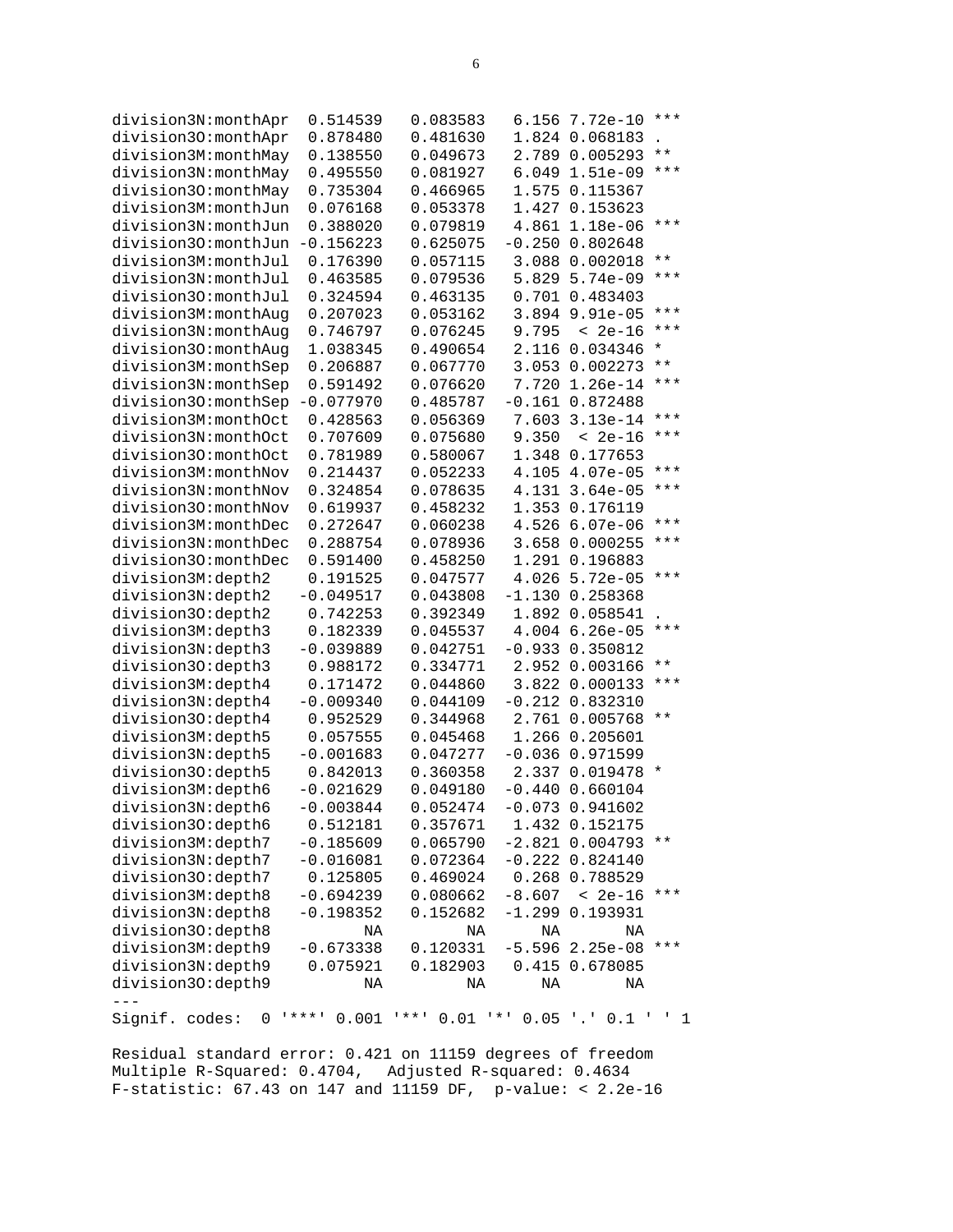

**Figure 1.-** Histograms of CPUE (left panel) and log-transformed CPUE (right panel) data



**Figure 2.-** Number of observations per division, by month (left panel) and depth stratum (right panel)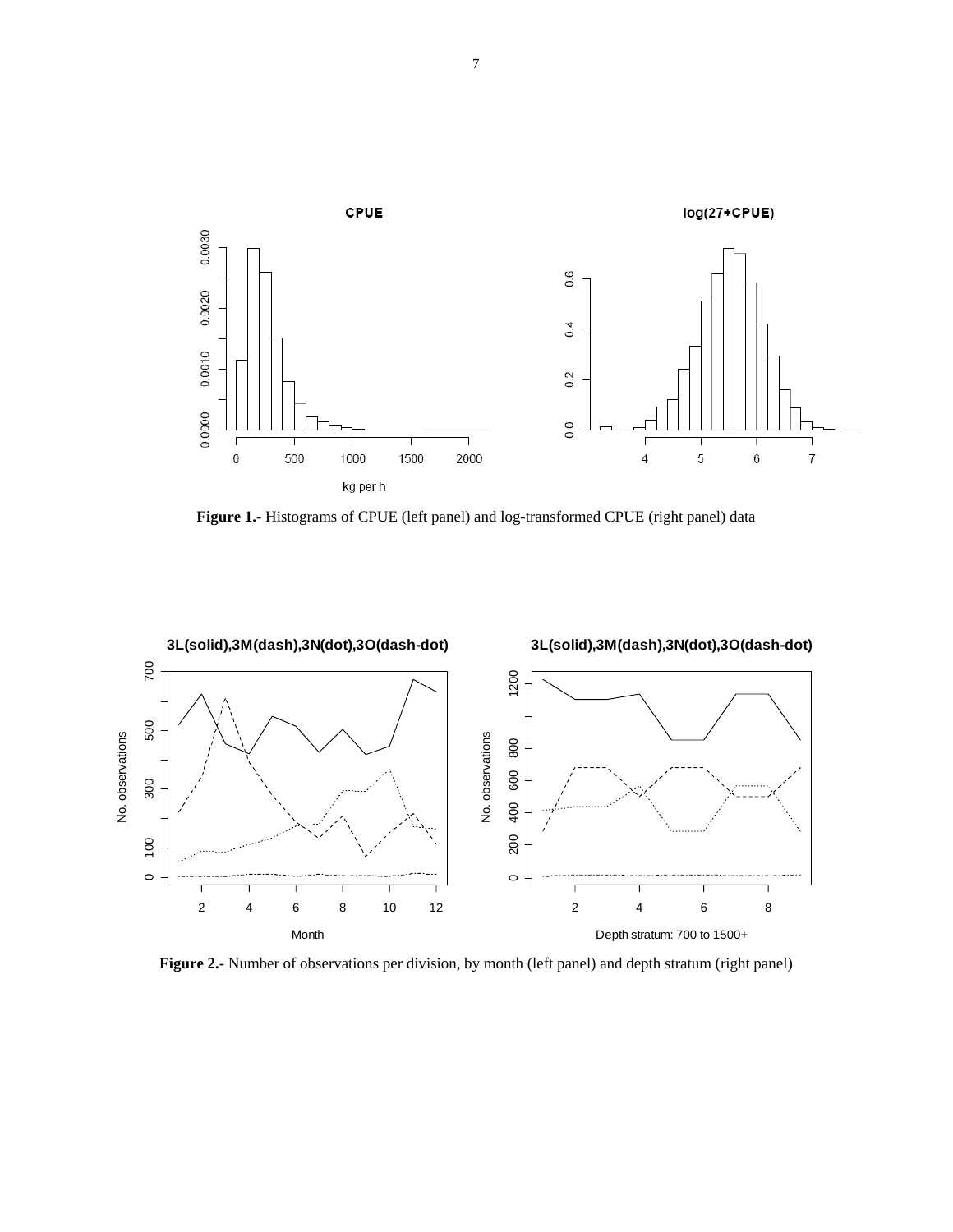

**Figure 3.-** Interaction plots for division\*month (left panel) and division\*depth stratum (righ panel)



**Figure 4.-** Residuals *versus* fitted values (left panel) and QQ plot of residuals (right panel)